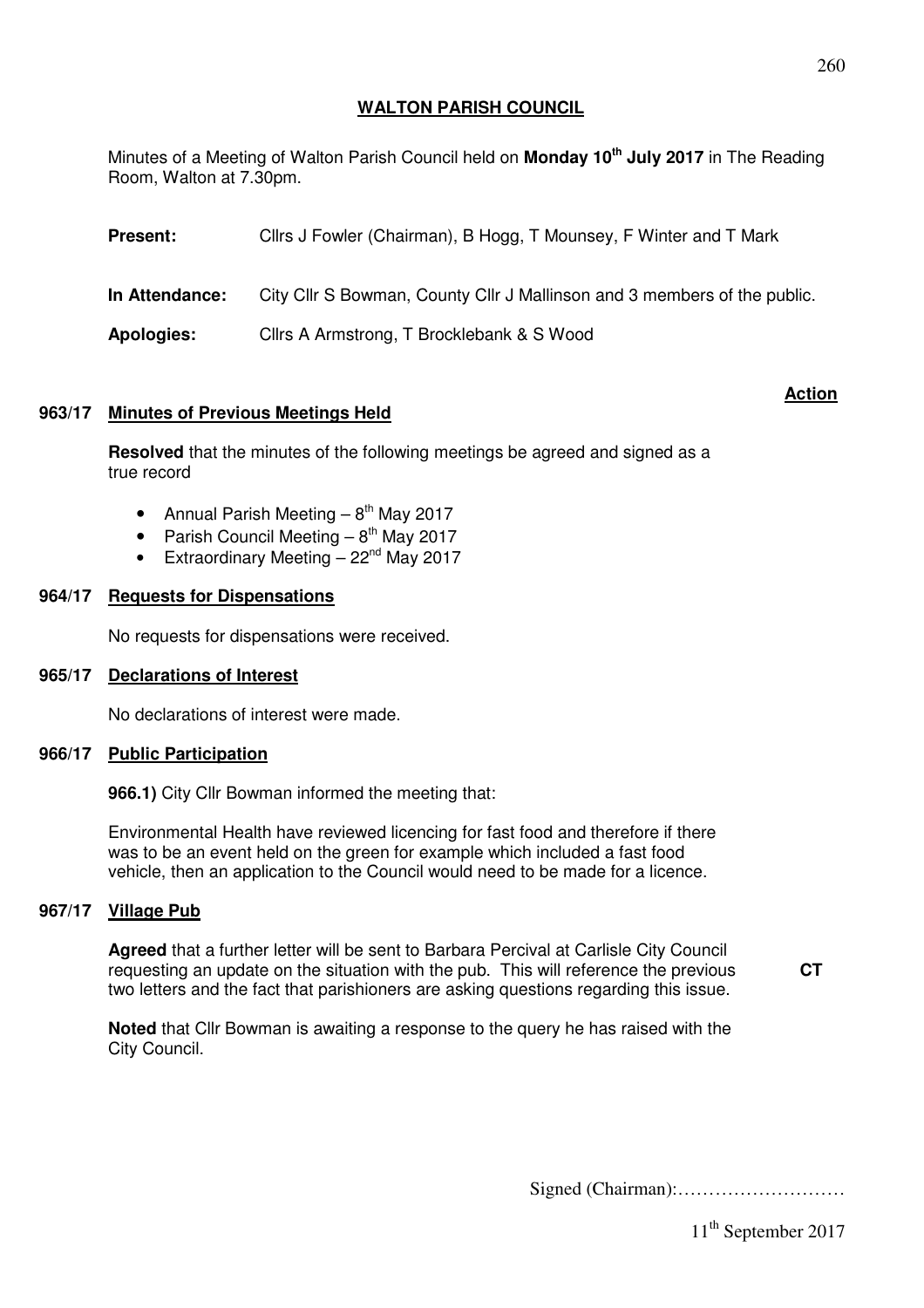# **968/17 Village Green and Common Land**

## **968.1) Grass Cutting**

**Agreed** that more regular and subsequently less time-consuming cuts would take place within the existing budget. This should reduce the bulk of the cuttings left on the Green.

## **968.2) Village Green Inspections**

**Noted** that inspections are regularly taking place and have been recorded. The recent inspections have highlighted the same issues of cattle damage and drainage issues.

**Agreed** that when the conditions are suitable, Cllr Mounsey will roll the football pitch area of the green in an attempt to repair/eliminate the cattle hoof prints.

## **968.3) Progress Report on Tree Maintenance**

**Noted** that the tree surgeon has completed one day's work and those that were identified as a risk have been dealt with. The Council will contact him for an update on when the rest of the work will be completed.

**Cllrs** 

## **968.4) Requests Received re Village Green**

The following 2 requests were received:

**Little Acorns Childminding** – To put a bouncy castle on the Village Green for a private event being held in the hall on Saturday  $12<sup>th</sup>$  August 2017, 10am to 12.30pm.

**Village Hall Committee** – To put up a marquee behind the Village Hall for an event being held on Sunday 27<sup>th</sup> August 2017.

**Agreed** that the Council were in agreement with these proposals subject to the applicant providing copies of an insurance certificate that demonstrates adequate public liability cover by the Village Hall policy.

**CT** 

### **969/17 Planning Matters**

## **17/0560 - Installation Of External Oil Condenser Boiler And Oil Storage Tank (Received 26/06/17)**

Lynwood, Walton, Brampton, CA8 2DH **Resolved** that no representation will be made.

## **970/17 Outside Bodies**

### **Walton Village Hall Management Committee** –

• **Noted** that an event is being held on the Village Green on Saturday 26<sup>th</sup> August 2017.

### **Save our Pub** –

• This issue has been covered in other discussions during the meeting.

### **971/17 Financial Matters**

**971.1)** Bank Statements are now being received.

**971.2)** HSBC are now processing the application for access to internet banking.

Signed (Chairman):………………………

11<sup>th</sup> September 2017